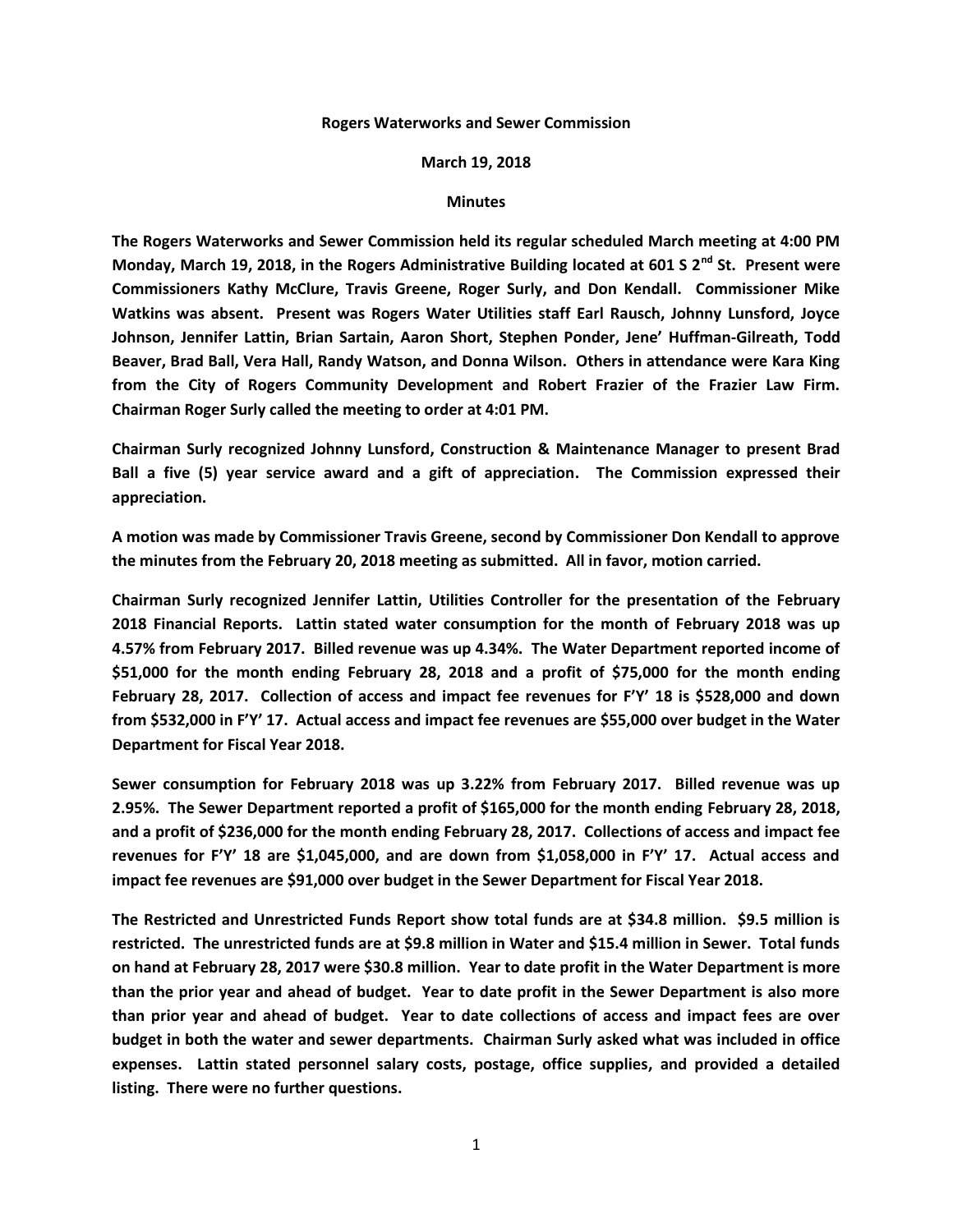**Chairman Surly recognized Brian Sartain, Utility Engineer for the presentation of the February Engineering Report. Sartain said plan reviews again showing strong activity. Shadowbrooke at the Peaks Ph III is a new apartment complex developing along with some new restaurants including Local Lime and Smoothie King. The Pleasant Grove Rd Ph III city project has been included in the review summary. By adding these city projects, we feel this will better track the number of reviews and simplify the process with large city projects. Cadence Place is a (10) ten acre residential subdivision that is located between Olrich and Lilac Streets east of Elmwood Middle School. The water/sewer construction project on Bellview Rd-Pleasant Grove has recently started. The Stream Stabilization Waterline Project is planning to get underway next week. The recoating of the Prairie Creek Elevated Storage Tank is near completion as the tank has been filled and will be taking samples making preparation to get the tank back in service. Sartain provided some before and after photos of the Prairie Creek Elevated Storage Tank. The Commission was pleased with the results. The RPCF Train I Rehab with Crossland Heavy and Concrete Speciality Services are on schedule and running smoothly. Garver is expected to provide the 30% plans for the Solids Handling Facility Project later in the week and then Crossland will start feasibility reviews. There were no questions.**

**Chairman Surly recognized Todd Beaver, RPCF Manager to present the February Reports. The Discharge Monitoring Report is showing some elevated total loading results for the monthly average. The FOG Inspection Report continues to promote a better understanding with the FSE owner/manager and help provide data that can be collected to better answer questions during inspection and improve the process. There were (24) twenty-four FSE visits/actions in February with (10) ten percent yearly inspection completion reported. The Industrial Pretreatment Program is doing well. There has been no permit violations since October 2016. SEP continues to stay within permit limits during the post construction phase. They have been compiling the data needed for the sewer rate study. The Osage Creek Monitoring Report results should be available next month. The sludge dryer continues to have maintenance problems. After making a temporary repair, the dryer is operating again. We are currently working with a local fabricating shop to get the OEM seals replaced. We will continue to address the other maintenance problems with the pumps and other failed equipment. The heavy rainfall events during February resulted in an overflow at the Equalization Basin. In February, a total of 305.5 MG was treated with approximately 102.5 MG extra throughout (9) nine rain events.**

**Chairman Surly recognized Johnny Lunsford, Construction and Maintenance Manager for presentation of the February Operation Reports. Lunsford gave a brief overview of activity from the various departments. The Sewer Department reported (3) three overflows to the State. The cost to repair the sewer damages at 717 Woodlawn was approximately \$10,000. The remaining (2) two were related to our mini lift stations. There were 1,260 service calls which were down for the month. We had 260 shutoffs and 754 locates. CCTV inspection is doing well after changes have been implemented, and covered around 11,350 feet. The Vac-con flush truck decreased in performance this past month to 39,025 ft due to some maintenance issues. There were (2) two water breaks reported, one from a Contractor and the other one was a natural break. Water construction remains steady with (6) six new water services, (9) nine service lines were replaced and (12) twelve water services were rebuilt.**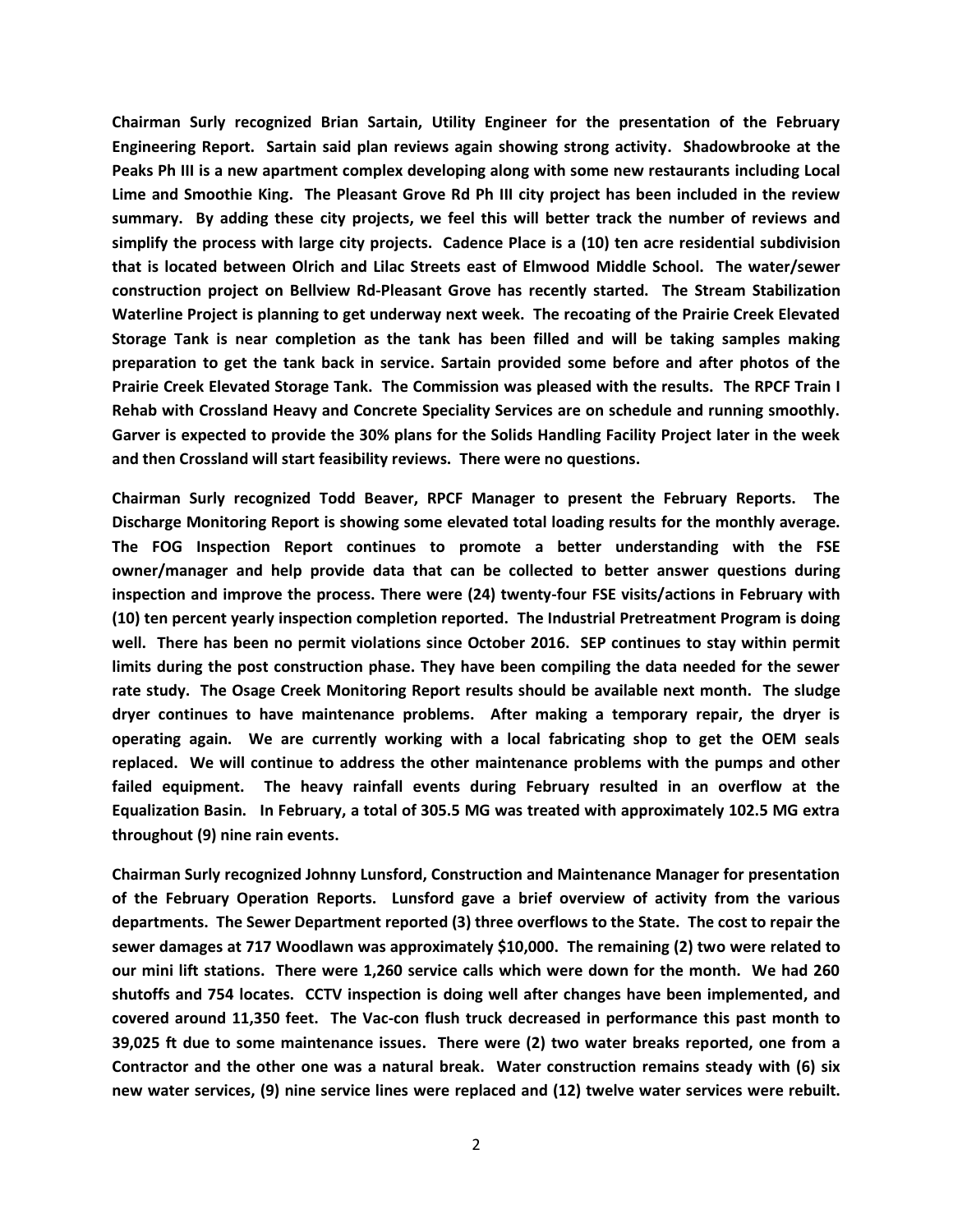**There were (62) sixty-two valves exercised. The Lost Water Report is at 15% for the last (12) twelve months, and 10% for the month. The February 2018 average daily water usage was 7.48 MGD with a single daily use high of 8.12 MGD. Lunsford also noted that (3) three employees have received their Class II Sewer Collection Certification and (1) one employee has passed the Class IV Water Test. There were no questions.**

**Chairman Surly recognized Jennifer Lattin, Utilities Controller to present the request for approval to open (2) two Money Market accounts as recommended by the Depository and Investment Committee at the February 20, 2018 meeting. Of the two money market accounts, one of the accounts would be for the water department and the other account would be for the sewer department. Lattin stated that Arvest Bank is one of the Financial Institutions approved by the Depository and Investment Committee. Lattin also added that RWU has other operating accounts currently with Arvest Bank, and as such, opening the money market with Arvest Bank would allow for timelier fund transfers. Commissioner Kathy McClure made a motion, second by Commissioner Don Kendall to approve staff to open the new money markets at Arvest Bank for the water and the sewer department as submitted. All in favor, motion carried.**

**Chairman Surly recognized Jene' Huffman-Gilreath, Shared Services Manager to present Resolution No. 18-03 requesting approval to amend the Legal Services Agreement for The Northwest Arkansas Nutrient Trading Research and Advisory Group (NANTRAG) and Mitchell Williams Law Firm. The RWWSC had previously authorized appropriation of (\$10,000) Ten Thousand Dollars as its share of the cost (total budget \$80,000) to perform legal services necessary to pursue adoption of the Group's proposed nutrient water quality trading regulation by the Arkansas Pollution Control and Ecology Commission. The Mitchell Williams Law Firm has requested its Agreement for Legal Services with the Group be amended to increase the budget by an additional (\$60,000) Sixty Thousand Dollars. This amount is to be split equally between the four city members. The RWWSC's share of the proposed increase will be (\$7,500) Seven Thousand Five Hundred Dollars making the Amendment to Agreement for Legal Services with Mitchell Williams an additional sum up to and including, but not to exceed, (\$7,500) Seven Thousand Five Hundred Dollars. The Rogers amended portion of (\$15,000) was split equally between the City of Rogers (\$7,500) and RWU (\$7,500).This authorization will make RWWSC's total share to be (\$17,500) Seventeen Thousand Five Hundred Dollars. After discussion, Commissioner Don Kendall made a motion, second by Commissioner Kathy McClure to approve Resolution No. 18-03 appropriating (\$7,500) Seven Thousand Five Hundred Dollars as submitted. All in favor, motion carried.**

**With no further business, Chairman Roger Surly adjourned the meeting at 4:45 PM.**